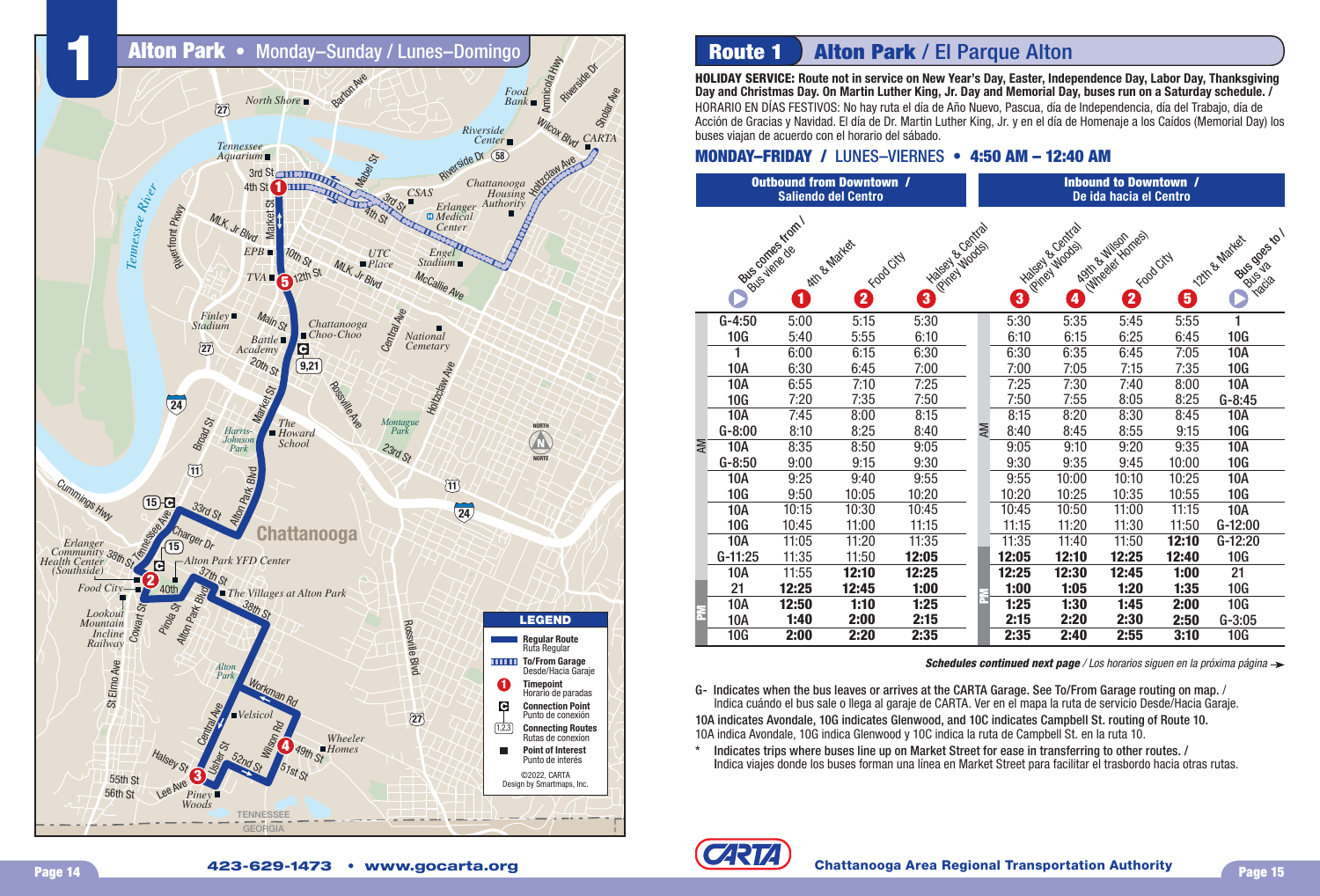# **Route 1 | Alton Park Route 1 Alton Park Reserved Magadia** *Reserved mapa* and a página 14 | **Route 1 | Alton Park**

**Please see map on page 14** Favor ver el mapa en la página 14

*Continued from previous page* / Continuación de la página anterior

### **MONDAY–FRIDAY / LUNES–VIERNES • 4:50 AM - 12:40 AM**

| <b>Outbound from Downtown /</b><br><b>Saliendo del Centro</b>                                                                                                                                                      |                                                                                                              |         |       | <b>Inbound to Downtown /</b><br>De ida hacia el Centro |  |                                                                                                          |       |       |         | <b>Saliendo del Centro</b> |     |                                         |                       |              |                       |
|--------------------------------------------------------------------------------------------------------------------------------------------------------------------------------------------------------------------|--------------------------------------------------------------------------------------------------------------|---------|-------|--------------------------------------------------------|--|----------------------------------------------------------------------------------------------------------|-------|-------|---------|----------------------------|-----|-----------------------------------------|-----------------------|--------------|-----------------------|
|                                                                                                                                                                                                                    | Rus competition<br>Transportation<br>Attre Market<br><b>P</b> Food City<br>0<br>3                            |         |       |                                                        |  | Hanga Hoods<br>Ribertonia Ida<br>Active Red Kontes<br>12th & Martes<br><b>P</b> Food City<br>8<br>0<br>Ø |       |       |         |                            |     | Bus competition /<br>Attn & Martex<br>0 |                       |              | $\zeta^{\delta}$<br>2 |
|                                                                                                                                                                                                                    | 10A                                                                                                          | 2:35    | 2:55  | 3:10                                                   |  | 3:10                                                                                                     | 3:15  | 3:30  | 3:45    | 10A                        |     |                                         | $G-5:30$<br>$G-5:50$  | 5:40<br>6:00 | 5:55<br>6:15          |
|                                                                                                                                                                                                                    | <b>10A</b>                                                                                                   | 3:00    | 3:20  | 3:35                                                   |  | 3:35                                                                                                     | 3:40  | 3:55  | 4:10    | 10G                        |     |                                         | <b>10A</b>            | 6:30         | 6:45                  |
|                                                                                                                                                                                                                    | 10 <sub>G</sub>                                                                                              | 3:30    | 3:50  | 4:05                                                   |  | 4:05                                                                                                     | 4:10  | 4:25  | 4:40    | 10A                        |     |                                         | 10A                   | 6:55         | 7:10                  |
|                                                                                                                                                                                                                    | 21                                                                                                           | 4:00    | 4:20  | 4:35                                                   |  | 4:35                                                                                                     | 4:40  | 4:55  | 5:10    | <b>10A</b>                 |     |                                         | 10G                   | 7:20         | 7:35                  |
|                                                                                                                                                                                                                    | $G-4:10$                                                                                                     | 4:20    | 4:40  | 4:55                                                   |  | 4:55                                                                                                     | 5:00  | 5:15  | 5:30    | 10G                        |     |                                         | 10A                   | 7:45         | 8:00                  |
|                                                                                                                                                                                                                    | $G-4:40$                                                                                                     | 4:50    | 5:10  | 5:25                                                   |  | 5:25                                                                                                     | 5:30  | 5:40  | 6:00    | $G-6:15$                   |     |                                         | $\overline{G} - 8:00$ | 8:10         | 8:25                  |
|                                                                                                                                                                                                                    | <b>10A</b>                                                                                                   | 5:10    | 5:30  | 5:45                                                   |  | 5:45                                                                                                     | 5:50  | 6:05  | 6:20    | <b>10A</b>                 | AM  |                                         | <b>10A</b>            | 8:35         | 8:50                  |
| E                                                                                                                                                                                                                  | <b>10A</b>                                                                                                   | 5:30    | 5:50  | 6:00                                                   |  | 6:00                                                                                                     | 6:05  | 6:15  | $*6:30$ | 10G                        |     |                                         | $\overline{G} - 8:50$ | 9:00         | 9:15                  |
|                                                                                                                                                                                                                    | 10G                                                                                                          | 6:10    | 6:30  | 6:40                                                   |  | 6:40                                                                                                     | 6:45  | 6:55  | 7:10    | 10A                        |     |                                         | <b>10A</b>            | 9:25         | 9:40                  |
|                                                                                                                                                                                                                    | 10A                                                                                                          | $*6:30$ | 6:50  | 7:00                                                   |  | 7:00                                                                                                     | 7:05  | 7:15  | $*7:30$ | 10G                        |     |                                         | 10G                   | 9:50         | 10:05                 |
|                                                                                                                                                                                                                    | <b>10A</b>                                                                                                   | $*7:30$ | 7:50  | 8:00                                                   |  | 8:00                                                                                                     | 8:05  | 8:15  | *8:30   | <b>10A</b>                 |     |                                         | <b>10A</b>            | 10:15        | 10:30                 |
|                                                                                                                                                                                                                    | <b>10A</b>                                                                                                   | *8:30   | 8:50  | 9:00                                                   |  | 9:00                                                                                                     | 9:05  | 9:15  | $*9:30$ | 10G                        |     |                                         | 10G                   | 10:45        | 11:00                 |
|                                                                                                                                                                                                                    | 10G                                                                                                          | $*9:30$ | 9:50  | 10:00                                                  |  | 10:00                                                                                                    | 10:05 | 10:15 | *10:30  | <b>10A</b>                 |     |                                         | <b>10A</b>            | 11:05        | 11:20                 |
|                                                                                                                                                                                                                    | 10A                                                                                                          | *10:30  | 10:50 | 11:00                                                  |  | 11:00                                                                                                    | 11:05 | 11:15 | 11:30   | 10G                        |     |                                         | 10G                   | 11:35        | 11:50                 |
|                                                                                                                                                                                                                    | 10G                                                                                                          | 11:30   | 11:45 | 11:55                                                  |  | 11:55                                                                                                    | 12:00 | 12:10 | 12:30   | $G-12:40$                  |     |                                         | <b>10A</b>            | 11:55        | 12:10                 |
|                                                                                                                                                                                                                    |                                                                                                              |         |       |                                                        |  |                                                                                                          |       |       |         |                            |     |                                         | $G-12:09$             | 12:25        | 12:45                 |
|                                                                                                                                                                                                                    | G- Indicates when the bus leaves or arrives at the CARTA Garage. See To/From Garage routing on map. /        |         |       |                                                        |  |                                                                                                          |       |       |         |                            |     | <b>10A</b>                              | 12:50                 | 1:10         |                       |
| $\star$                                                                                                                                                                                                            | Indica cuándo el bus sale o llega al garaje de CARTA. Ver en el mapa la ruta de servicio Desde/Hacia Garaje. |         |       |                                                        |  |                                                                                                          |       |       |         |                            |     |                                         | $G-1:20$              | 1:30         | 1:50                  |
| Indicates trips where buses line up on Market Street for ease in transferring to other routes. /<br>Indica viajes donde los buses forman una línea en Market Street para facilitar el trasbordo hacia otras rutas. |                                                                                                              |         |       |                                                        |  |                                                                                                          |       |       |         |                            | 10G | 2:00                                    | 2:20                  |              |                       |
|                                                                                                                                                                                                                    | 10A indicates Avondale, 10G indicates Glenwood, and 10C indicates Campbell St. routing of Route 10.          |         |       |                                                        |  |                                                                                                          |       |       |         |                            |     | <b>10A</b>                              | 2:35                  | 2:55         |                       |
|                                                                                                                                                                                                                    | 10A indica Avondale, 10G indica Glenwood y 10C indica la ruta de Campbell St. en la ruta 10.                 |         |       |                                                        |  |                                                                                                          |       |       |         |                            |     | <b>10A</b>                              | 3:00                  | 3:20         |                       |
|                                                                                                                                                                                                                    |                                                                                                              |         |       |                                                        |  |                                                                                                          |       |       |         |                            |     | 10C                                     | 2.20                  | 2.50         |                       |

- G- Indicates when the bus leaves or arrives at the CARTA Garage. See To/From Garage routing on map. / Indica cuándo el bus sale o llega al garaje de CARTA. Ver en el mapa la ruta de servicio Desde/Hacia Garaje.
- \* Indicates trips where buses line up on Market Street for ease in transferring to other routes. / Indica viajes donde los buses forman una línea en Market Street para facilitar el trasbordo hacia otras rutas.

### **Please see map on page 14** Favor ver el mapa en la página 14

## **SATURDAY / SÁBADO • 5:30 AM - 12:40 AM**

| <b>Outbound from Downtown /</b><br><b>Saliendo del Centro</b> |                          |                           |                              |                                       |    | <b>Inbound to Downtown /</b><br>De ida hacia el Centro |                                  |                                                         |              |                                               |  |  |
|---------------------------------------------------------------|--------------------------|---------------------------|------------------------------|---------------------------------------|----|--------------------------------------------------------|----------------------------------|---------------------------------------------------------|--------------|-----------------------------------------------|--|--|
|                                                               |                          | Bube canalogue of om<br>1 | Attr & Matter<br>E Francisci | <b>HABITALISM</b><br>California Woods |    |                                                        | Hapes Contra<br>California Woods | I divisor in the Society<br>Asia Bullison<br>E Foodcray | 0            | Bitchdosckol<br>12th & Mates<br><b>Inacia</b> |  |  |
|                                                               | $G-5:30$                 | 5:40                      | 5:55                         | 6:10                                  |    | 6:10                                                   | 6:15                             | 6:25                                                    | 6:45         | 10G                                           |  |  |
|                                                               | $G-5:50$                 | 6:00                      | 6:15                         | 6:30                                  |    | 6:30                                                   | 6:35                             | 6:45                                                    | 7:05         | <b>10A</b>                                    |  |  |
|                                                               | <b>10A</b>               | 6:30                      | 6:45                         | 7:00                                  |    | 7:00                                                   | 7:05                             | 7:15                                                    | 7:35         | 10G                                           |  |  |
|                                                               | <b>10A</b>               | 6:55                      | 7:10                         | 7:25                                  |    | 7:25                                                   | 7:30                             | 7:40                                                    | 8:00         | <b>10A</b>                                    |  |  |
|                                                               | 10G                      | 7:20                      | 7:35                         | 7:50                                  |    | 7:50                                                   | 7:55                             | 8:05                                                    | 8:25         | 10G                                           |  |  |
|                                                               | <b>10A</b>               | 7:45                      | 8:00                         | 8:15                                  |    | 8:15                                                   | 8:20                             | 8:30                                                    | 8:50         | <b>10A</b>                                    |  |  |
|                                                               | $G-8:00$                 | 8:10                      | 8:25                         | 8:40                                  | AM | 8:40                                                   | 8:45                             | 8:55                                                    | 9:15         | 10G                                           |  |  |
| <b>AM</b>                                                     | <b>10A</b>               | 8:35                      | 8:50                         | 9:05                                  |    | 9:05                                                   | 9:10                             | 9:20                                                    | 9:40         | <b>10A</b>                                    |  |  |
|                                                               | $G-8:50$                 | 9:00                      | 9:15                         | 9:30                                  |    | 9:30                                                   | 9:35                             | 9:45                                                    | 10:05        | 10G                                           |  |  |
|                                                               | <b>10A</b>               | 9:25                      | 9:40                         | 9:55                                  |    | 9:55                                                   | 10:00                            | 10:10                                                   | 10:30        | <b>10A</b>                                    |  |  |
|                                                               | 10G                      | 9:50                      | 10:05                        | 10:20                                 |    | 10:20                                                  | 10:25                            | 10:35                                                   | 10:55        | 10G                                           |  |  |
|                                                               | <b>10A</b>               | 10:15                     | 10:30                        | 10:45                                 |    | 10:45                                                  | 10:50                            | 11:00                                                   | 11:20        | <b>10A</b>                                    |  |  |
|                                                               | 10G                      | 10:45                     | 11:00                        | 11:15                                 |    | 11:15                                                  | 11:20                            | 11:30                                                   | 11:50        | $G-12:05$                                     |  |  |
|                                                               | <b>10A</b>               | 11:05                     | 11:20                        | 11:35                                 |    | 11:35                                                  | 11:40                            | 11:50                                                   | 12:10        | $G-12:25$                                     |  |  |
|                                                               | <b>10G</b>               | 11:35                     | 11:50                        | 12:05                                 |    | 12:05                                                  | 12:10                            | 12:25                                                   | 12:40        | <b>10G</b>                                    |  |  |
|                                                               | <b>10A</b>               | 11:55                     | 12:10                        | 12:25                                 |    | 12:25                                                  | 12:30                            | 12:40                                                   | 12:55        | $G-1:10$                                      |  |  |
|                                                               | G-12:09                  | 12:25                     | 12:45                        | 1:00                                  |    | 1:00                                                   | 1:05                             | 1:20                                                    | 1:35         | 10G                                           |  |  |
|                                                               | <b>10A</b>               | 12:50                     | 1:10                         | 1:25                                  |    | 1:25                                                   | 1:30                             | 1:45                                                    | 2:00         | <b>10G</b>                                    |  |  |
|                                                               | $G-1:20$                 | 1:30                      | 1:50                         | 2:05                                  |    | 2:05                                                   | 2:10<br>2:40                     | 2:25                                                    | 2:40<br>3:10 | 4                                             |  |  |
|                                                               | <b>10G</b><br><b>10A</b> | 2:00<br>2:35              | 2:20<br>2:55                 | 2:35<br>3:10                          |    | 2:35<br>3:10                                           | 3:15                             | 2:55<br>3:30                                            | 3:45         | <b>10G</b><br>10A                             |  |  |
|                                                               | <b>10A</b>               | 3:00                      | 3:20                         | 3:35                                  |    | 3:35                                                   | 3:40                             | 3:55                                                    | 4:10         | 10G                                           |  |  |
|                                                               | <b>10G</b>               | 3:30                      | 3:50                         | 4:05                                  |    | 4:05                                                   | 4:10                             | 4:25                                                    | 4:40         | 10A                                           |  |  |
|                                                               | 21                       | 4:00                      | 4:20                         | 4:35                                  |    | 4:35                                                   | 4:40                             | 4:55                                                    | 5:10         | 10A                                           |  |  |
|                                                               | $G-4:10$                 | 4:20                      | 4:40                         | 4:55                                  |    | 4:55                                                   | 5:00                             | 5:15                                                    | 5:30         | 10G                                           |  |  |
| Ħ                                                             | 10G                      | 4:50                      | 5:10                         | 5:25                                  |    | 5:25                                                   | 5:30                             | 5:45                                                    | 6:00         | 16                                            |  |  |
|                                                               | <b>10A</b>               | 5:10                      | 5:30                         | 5:45                                  |    | 5:45                                                   | 5:50                             | 6:05                                                    | 6:20         | 10A                                           |  |  |
|                                                               | <b>10A</b>               | 5:30                      | 5:50                         | 6:00                                  |    | 6:00                                                   | 6:05                             | 6:15                                                    | $*6:30$      | 10G                                           |  |  |
|                                                               | 10G                      | 6:10                      | 6:30                         | 6:40                                  |    | 6:40                                                   | 6:45                             | 6:55                                                    | 7:10         | <b>10A</b>                                    |  |  |
|                                                               | <b>10A</b>               | $*6:30$                   | 6:50                         | 7:00                                  |    | 7:00                                                   | 7:05                             | 7:15                                                    | $*7:30$      | 10G                                           |  |  |
|                                                               | <b>10A</b>               | *7:30                     | 7:50                         | 8:00                                  |    | 8:00                                                   | 8:05                             | 8:15                                                    | *8:30        | <b>10A</b>                                    |  |  |
|                                                               | <b>10A</b>               | $*8:30$                   | 8:50                         | 9:00                                  |    | 9:00                                                   | 9:05                             | 9:15                                                    | *9:30        | 10G                                           |  |  |
|                                                               | 10G                      | *9:30                     | 9:50                         | 10:00                                 |    | 10:00                                                  | 10:05                            | 10:15                                                   | *10:30       | <b>10A</b>                                    |  |  |
|                                                               | <b>10A</b>               | *10:30                    | 10:50                        | 11:00                                 |    | 11:00                                                  | 11:05                            | 11:15                                                   | 11:30        | <b>10G</b>                                    |  |  |
|                                                               | 10G                      | 11:30                     | 11:50                        | 11:55                                 |    | 11:55                                                  | 12:00                            | 12:10                                                   | 12:25        | $G-12:40$                                     |  |  |



**Schedules continued next page** / Los horarios siguen en la próxima página  $\rightarrow$